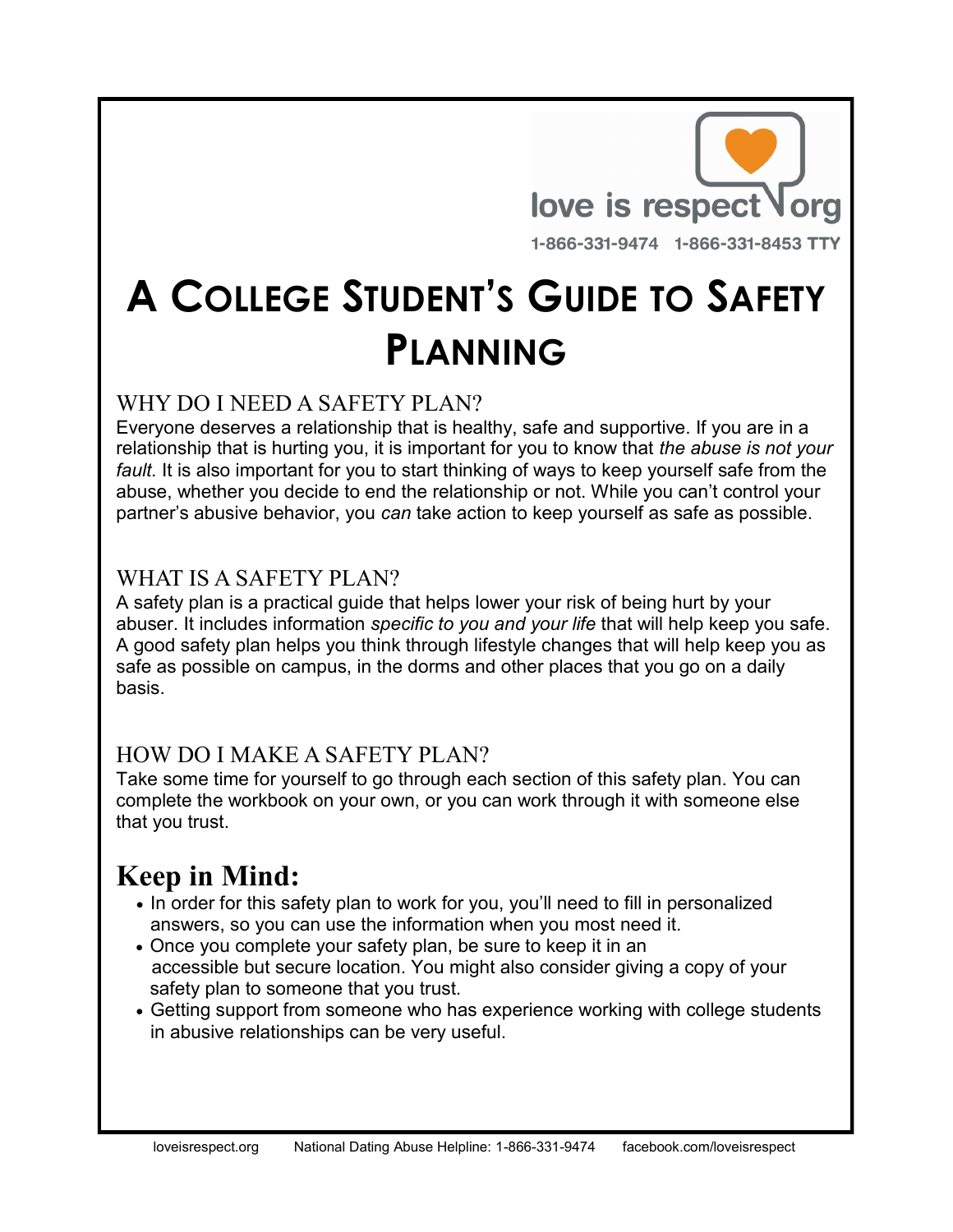## **MY SAFETY PLAN - PAGE 1**

| <b>Staying Safe on Campus:</b>                                                                                                                                |                                                                                                                                                                                                                                                                                      |                                                                                                                                                                                                                                      |
|---------------------------------------------------------------------------------------------------------------------------------------------------------------|--------------------------------------------------------------------------------------------------------------------------------------------------------------------------------------------------------------------------------------------------------------------------------------|--------------------------------------------------------------------------------------------------------------------------------------------------------------------------------------------------------------------------------------|
|                                                                                                                                                               |                                                                                                                                                                                                                                                                                      | I could talk to the following people<br>if I need to rearrange my schedule                                                                                                                                                           |
| These are places on campus where I often run into my abuser:                                                                                                  |                                                                                                                                                                                                                                                                                      | or transfer dorms in order to avoid<br>my abuser; or if I need help<br>staying safe on campus:                                                                                                                                       |
| places as much as possible or try to go when s/he won't be there.                                                                                             |                                                                                                                                                                                                                                                                                      | Campus Police<br>$\Box$ Resident Advisor<br>□Professors: _______________                                                                                                                                                             |
|                                                                                                                                                               | There may be places on campus where it is impossible to avoid my<br>abuser. If I need to go to one of those places I can make sure a<br>If I feel threatened or unsafe when I am on campus, I can go to<br>these public areas where I feel safe (dining hall, quad, etc.):<br>and/or | Dorm Security<br>$\Box$ Dean of Students<br>$\Box$ Sexual Assault Center<br>Women's Center<br>$\Box$ LGBTQ Center<br>$\Box$ Counselor                                                                                                |
| If I live with or near my<br>abuser, I will have a bag<br>ready with these important<br>items in case I need to leave<br>quickly (check all that ap-<br>ply): | <b>Staying Safe in the Dorms</b><br>I can tell these people (hall mates, roommates or RA's) about what is                                                                                                                                                                            | and <u>the contract of the contract of the contract of the contract of the contract of the contract of the contract of the contract of the contract of the contract of the contract of the contract of the contract of the contr</u> |
| Cell phone & charger<br>Spare money<br>¶Keys<br>Driver's license or<br>other form of ID                                                                       | There will be times when my roommate is gone. If I feel unsafe during<br>those times, I can have people stay with me. I will ask:                                                                                                                                                    |                                                                                                                                                                                                                                      |
| Copy of Restraining<br>Order<br>Birth certificate,                                                                                                            | The safest way for me to leave the dorms in an emergency is:                                                                                                                                                                                                                         |                                                                                                                                                                                                                                      |
| social security card,<br>immigration papers<br>and other important<br>documents<br>Change of clothes                                                          | If I have to leave the dorms in an emergency, I should try to go to a<br>place that is public, safe and unknown by my abuser. I could go here:                                                                                                                                       |                                                                                                                                                                                                                                      |
| Medications<br>Special photos or<br>other valuable items                                                                                                      |                                                                                                                                                                                                                                                                                      |                                                                                                                                                                                                                                      |
| If I have children-<br>anything they may<br>need (important<br>papers, formula,<br>diapers)                                                                   | I will use a code word so I can alert my family, friends, roommates and/<br>or hall mates to call for help without my abuser knowing about it. My                                                                                                                                    |                                                                                                                                                                                                                                      |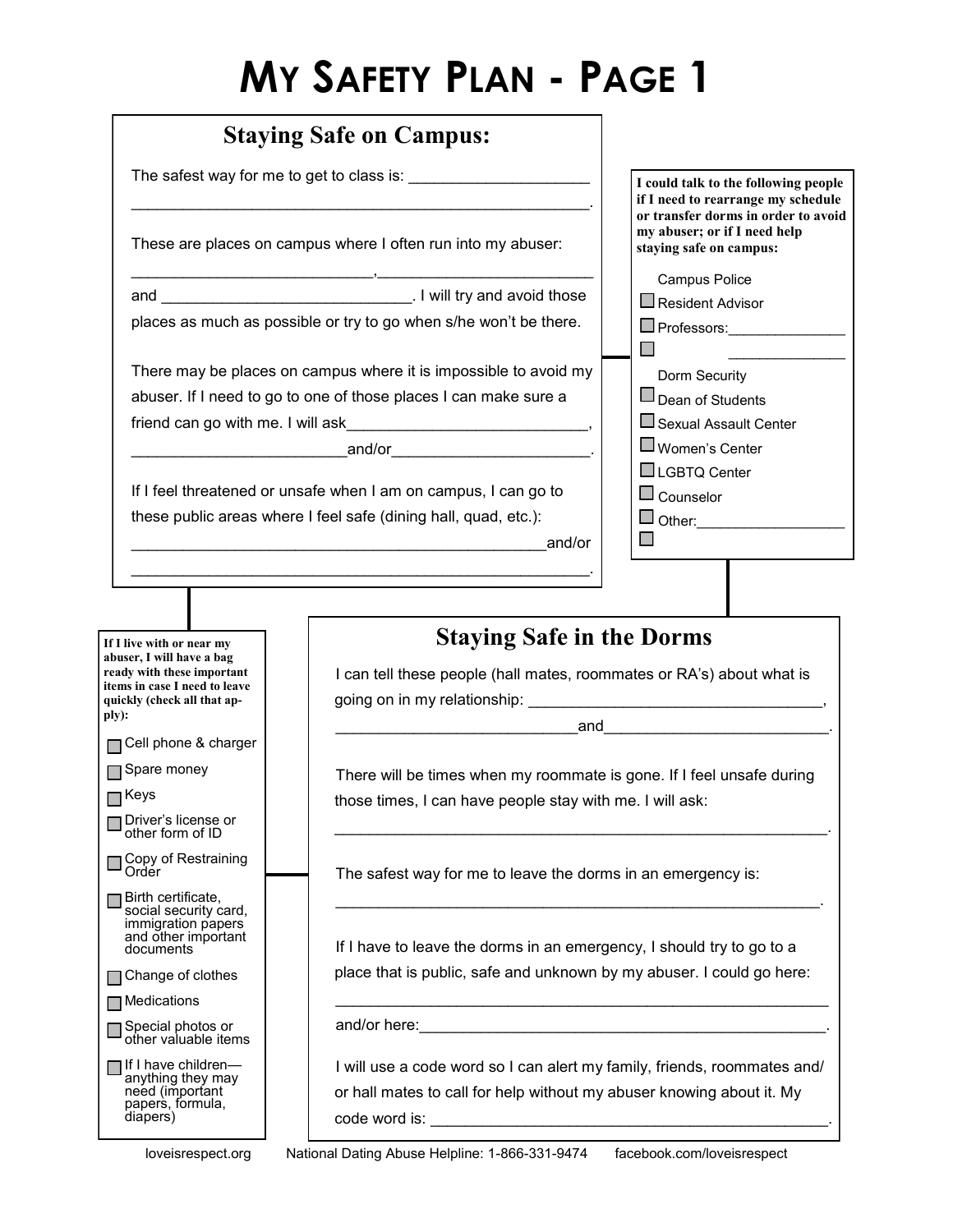## **MY SAFETY PLAN - PAGE 2**

| <b>Staying Safe Emotionally:</b><br>My abuser often makes me feel bad by saying this:                                                                                                                                                                                                       |                                                         | If I feel confused, depressed or scared, I<br>can call the following friends or family<br>members:                                                                                                                                                                                                                         |
|---------------------------------------------------------------------------------------------------------------------------------------------------------------------------------------------------------------------------------------------------------------------------------------------|---------------------------------------------------------|----------------------------------------------------------------------------------------------------------------------------------------------------------------------------------------------------------------------------------------------------------------------------------------------------------------------------|
| When he/she does this, I will think of these reasons why I<br>know my abuser is wrong:                                                                                                                                                                                                      |                                                         |                                                                                                                                                                                                                                                                                                                            |
|                                                                                                                                                                                                                                                                                             |                                                         |                                                                                                                                                                                                                                                                                                                            |
| <u> 1989 - Johann John Stone, markin sanadi a shekara ta 1989 - An tsara tsara tsara tsara tsara tsara tsara tsa</u>                                                                                                                                                                        |                                                         | Phone #: ______________________                                                                                                                                                                                                                                                                                            |
| I will do things I enjoy, like:                                                                                                                                                                                                                                                             |                                                         |                                                                                                                                                                                                                                                                                                                            |
|                                                                                                                                                                                                                                                                                             |                                                         | Phone #: ______________________                                                                                                                                                                                                                                                                                            |
|                                                                                                                                                                                                                                                                                             |                                                         |                                                                                                                                                                                                                                                                                                                            |
| I will join clubs or organizations that interest me, like:                                                                                                                                                                                                                                  |                                                         |                                                                                                                                                                                                                                                                                                                            |
| During an emergency, I can call the<br>following friends, family members or<br>residential life staff at any time of day<br>or night:<br>Name: 2008 2010 2021 2022 2023 2024 2022 2022 2023 2024 2022 2023 2024 2022 2023 2024 2022 2023 2024 2025 2026<br>Phone #: _______________________ | For emergencies: 911<br>Campus Health Center: _________ | <b>Getting Help in Your Community:</b><br>National Dating Abuse Helpline: 1-866-331-9474<br>Campus police station: Campus control of the control of the control of the control of the control of the control of the control of the control of the control of the control of the control of the control of the control of t |